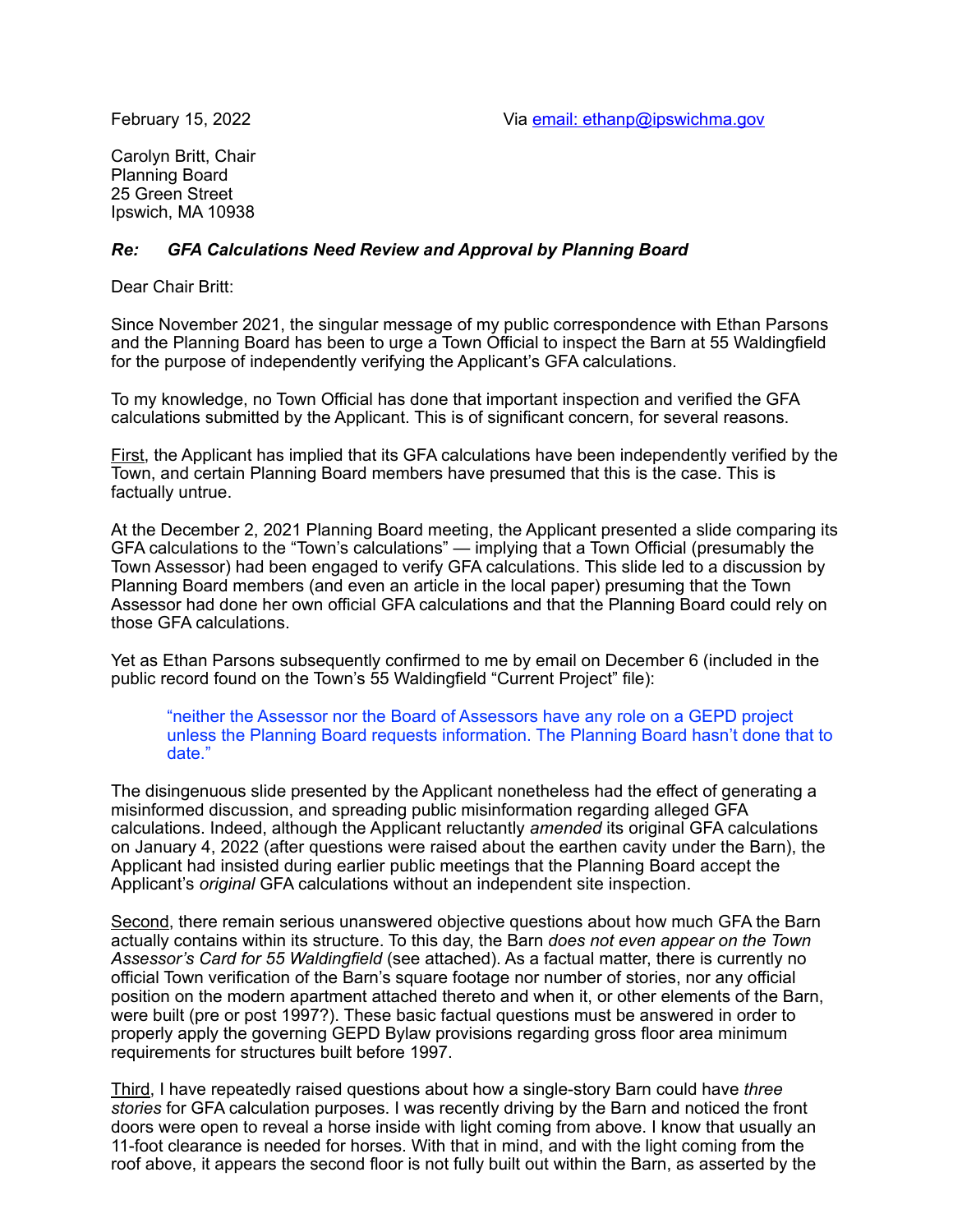Applicant and its architects. This is yet another reason by a field inspection should be scheduled, as soon as possible, to put such questions related to the Barn to rest.

When I served on the Ipswich Historical Commission (two terms), we often went into the field to inspect properties when we had questions as a Commission that we knew could be resolved via a simple site visit. This is not an unusual ask, and I encourage you or any Planning Board Member, or an Authorized Agent of your choice to inspect all the Barn at a minimum to resolve questions, but also to inspect all buildings and structures, and to not rely on the Applicant's assertions. An inspection by any member of the Planning Board, or its agent, could resolve the outstanding questions about **dirt floors** (which should not be counted), **open air lean-to** partially abutting the Barn and having no exterior wall, no foundation, and a dirt floor (which should not be counted), and **potentially a non-existent full second story** to the Barn (since if any part is open to the ground floor, that portion of the "second story" cannot not be counted in GFA).

Finally, notwithstanding the above, I would implore you at minimum to consider the request by your fellow Town board — the **Ipswich Historical Commission** — that the Planning Board review and confirm that the GFA of the Barn and other significant structures complies with the GEPD Bylaw threshold. As the IHC stated in their October 5th letter to the Planning Board:

"The Commission understands that the square footage calculations as presented by Ora, Inc. will be **reviewed and approved by the Planning Board** as a component of the Board's Special Permit." (Emphasis added.)

Thank you for your kind attention, and for allowing further discussion and due diligence to be conducted with respect to the specific GFA calculations.

Sincerely, *Bryan Townsend*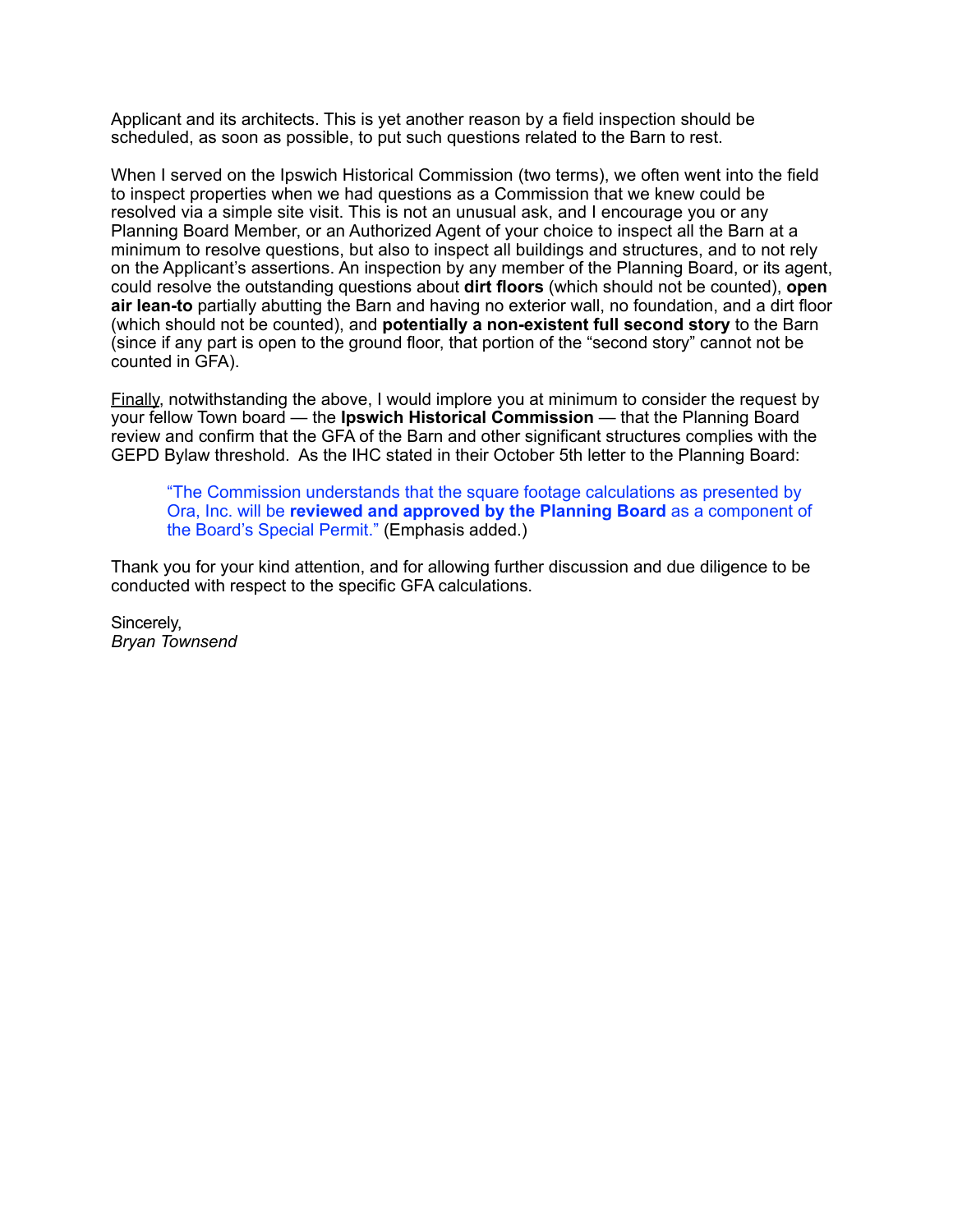|                                                              |                            | 62                               |                                                                                                        | 014                   |       |                                                         | 0                        |                                     |                 |                  |                           |                        |                       |                                |                   |                                                  | $1$ of $2$        |                                |                   |                    | <b>RESIDENTIAL</b>                   |                  |                        |                                          |                        |                        |                                       |                 |                          |                                            | Total Card / Total Parcel |  |  |
|--------------------------------------------------------------|----------------------------|----------------------------------|--------------------------------------------------------------------------------------------------------|-----------------------|-------|---------------------------------------------------------|--------------------------|-------------------------------------|-----------------|------------------|---------------------------|------------------------|-----------------------|--------------------------------|-------------------|--------------------------------------------------|-------------------|--------------------------------|-------------------|--------------------|--------------------------------------|------------------|------------------------|------------------------------------------|------------------------|------------------------|---------------------------------------|-----------------|--------------------------|--------------------------------------------|---------------------------|--|--|
|                                                              | Map                        |                                  |                                                                                                        | <b>Block</b>          |       |                                                         | Lot                      |                                     |                 |                  |                           |                        |                       |                                |                   |                                                  | <b>CARD</b>       |                                |                   |                    |                                      |                  | <b>Town of Ipswich</b> |                                          |                        |                        | <b>APPRAISED:</b>                     |                 | 2,477,400/               |                                            | 2,941,100                 |  |  |
|                                                              |                            | <b>PROPERTY LOCATION</b>         |                                                                                                        |                       |       |                                                         |                          | <b>IN PROCESS APPRAISAL SUMMARY</b> |                 |                  |                           |                        |                       |                                |                   |                                                  |                   |                                |                   |                    |                                      |                  |                        |                                          |                        |                        | <b>USE VALUE:</b><br><b>ASSESSED:</b> |                 | 2,477,400/<br>2,477,400/ |                                            | 2,941,100<br>2,941,100    |  |  |
| No                                                           |                            | Alt No                           |                                                                                                        | Direction/Street/City |       |                                                         |                          | Use Code                            |                 | <b>Land Size</b> |                           | <b>Building Value</b>  |                       |                                | Yard Items        |                                                  | <b>Land Value</b> |                                |                   | <b>Total Value</b> |                                      |                  |                        | <b>Legal Description</b>                 |                        |                        |                                       |                 | <b>User Acct</b>         |                                            |                           |  |  |
|                                                              | 55                         |                                  | WALDINGFIELD RD, IPSWICH                                                                               |                       |       |                                                         |                          | 109                                 |                 |                  | 39.900                    |                        | 1,706,200             |                                |                   | 38,300                                           |                   | 732,900                        |                   |                    | 2,477,400                            |                  |                        |                                          |                        |                        |                                       |                 |                          |                                            |                           |  |  |
|                                                              | <b>OWNERSHIP</b>           |                                  |                                                                                                        | Unit #:               |       |                                                         |                          |                                     |                 |                  |                           |                        |                       |                                |                   |                                                  |                   |                                |                   |                    |                                      |                  |                        |                                          |                        |                        |                                       |                 | <b>GIS Ref</b>           |                                            |                           |  |  |
|                                                              |                            |                                  | Owner 1: FINKELSTEIN ARTHUR J TRS                                                                      |                       |       |                                                         |                          |                                     |                 |                  |                           |                        |                       |                                |                   |                                                  |                   |                                |                   |                    |                                      |                  |                        |                                          |                        |                        |                                       |                 |                          |                                            |                           |  |  |
|                                                              |                            |                                  | Owner 2: THE WALDINGFIELD REAL EST TR                                                                  |                       |       |                                                         |                          |                                     |                 |                  |                           |                        |                       |                                |                   |                                                  |                   |                                |                   |                    |                                      |                  |                        |                                          |                        |                        |                                       |                 | <b>GIS Ref</b>           |                                            |                           |  |  |
| Owner 3:                                                     |                            |                                  |                                                                                                        |                       |       |                                                         |                          | <b>Total Card</b>                   |                 |                  | 39.900                    |                        | 1,706,200             |                                |                   | 38,300                                           |                   | 732,900                        |                   |                    | 2,477,400                            |                  |                        | <b>Entered Lot Size</b>                  |                        |                        |                                       |                 |                          |                                            |                           |  |  |
|                                                              |                            |                                  | Street 1: 45 HENDRICKS ISLE PH-E                                                                       |                       |       |                                                         |                          | <b>Total Parcel</b>                 |                 |                  | 39.900                    |                        | 2,087,900             |                                |                   | 120,300                                          |                   | 732,900                        |                   |                    | 2,941,100                            |                  |                        | <b>Total Land:</b>                       |                        |                        |                                       |                 | <b>Insp Date</b>         |                                            |                           |  |  |
| Street 2:                                                    |                            |                                  |                                                                                                        |                       |       |                                                         |                          | Source: Market Adj Cost             |                 |                  |                           |                        |                       | Total Value per SQ unit /Card: |                   |                                                  | 258.61            |                                |                   | /Parcel: 241.86    |                                      |                  | Land Unit Type:        |                                          |                        | 07/26/12               |                                       |                 |                          |                                            |                           |  |  |
|                                                              |                            | Twn/City: FT LAUDERDALE          |                                                                                                        |                       |       |                                                         |                          | <b>PREVIOUS ASSESSMENT</b>          |                 |                  |                           |                        |                       |                                |                   |                                                  |                   |                                |                   |                    | <b>Parcel ID</b>                     |                  | 62 014 0               |                                          |                        |                        |                                       | !5408!          |                          |                                            | <b>USER DEFINED</b>       |  |  |
|                                                              | St/Prov: FL                |                                  | Cntry                                                                                                  |                       |       | Own Occ: Y                                              |                          | Use<br>Tax Yr                       | Cat             |                  | <b>Bldg Value</b>         |                        |                       |                                |                   | Yrd Items   Land Size   Land Value   Total Value |                   |                                |                   |                    | Asses'd Value                        |                  | Notes                  |                                          |                        | Date                   |                                       |                 |                          | Prior Id # 1:                              |                           |  |  |
|                                                              | Postal: 33301              |                                  |                                                                                                        |                       | Type: |                                                         |                          | 2022<br>109                         | <b>NC</b>       |                  | 2,087,900                 |                        | 120300                |                                | 39.9              | 732,900                                          |                   | 2,941,100                      |                   |                    |                                      |                  | Year End Roll          |                                          | 11/8/2021              |                        |                                       | <b>PRINT</b>    |                          | Prior Id # 2:                              |                           |  |  |
|                                                              |                            | <b>PREVIOUS OWNER</b>            |                                                                                                        |                       |       |                                                         |                          | 109<br>2021                         | <b>FV</b>       |                  | 2,059,100                 |                        | 116900                |                                | 39.9              | 709,000                                          |                   | 2,885,000                      |                   |                    | 2,885,000 Year End Roll              |                  |                        |                                          | 12/22/2020             |                        |                                       | <b>Date</b>     | <b>Time</b>              | Prior Id # 3:                              |                           |  |  |
| Owner 1:                                                     |                            |                                  |                                                                                                        |                       |       |                                                         |                          | 109<br>2020                         | <b>FV</b>       |                  | 1,958,500                 |                        | 118000                |                                | 39.9              | 661,000                                          |                   | 2,737,500                      |                   |                    | 2,737,500 Year End Roll              |                  |                        |                                          | 12/13/2019             |                        |                                       | 02/05/22        | 17:44:39                 | Prior Id # 1:                              |                           |  |  |
| Owner 2:                                                     |                            |                                  |                                                                                                        |                       |       |                                                         |                          | 109<br>2019                         | <b>FV</b>       |                  | 1,962,900                 |                        | 118000                |                                | 39.9              | 661,000                                          |                   | 2,741,900                      |                   |                    | 2,741,900 Year End Roll              |                  |                        |                                          | 1/7/2019               |                        |                                       |                 |                          | Prior Id # 2:                              |                           |  |  |
| Street 1:                                                    |                            |                                  |                                                                                                        |                       |       |                                                         |                          | 2018<br>109                         | <b>FV</b>       |                  | 1,939,600                 |                        | 118000                |                                | 39.9              | 643,600                                          |                   | 2,701,200                      |                   |                    | 2,701,200 Year End Roll              |                  |                        |                                          | 1/2/2018               |                        |                                       | <b>LAST REV</b> |                          | Prior Id # 3:                              |                           |  |  |
| Twn/City:                                                    |                            |                                  |                                                                                                        |                       |       |                                                         |                          | 109<br>2017                         | <b>FV</b>       |                  | 1,918,800                 |                        | 118400                |                                | 39.9              | 643,600                                          |                   | 2,680,800                      |                   |                    | 2,680,800 Year End Roll              |                  |                        |                                          | 12/12/2016             |                        |                                       | <b>Date</b>     | <b>Time</b>              | Prior Id # 1:                              |                           |  |  |
| St/Prov:                                                     |                            |                                  | Cntry                                                                                                  |                       |       |                                                         |                          | 109<br>2016                         | <b>FV</b>       |                  | 1,677,600                 |                        | 119500                |                                | 39.9              | 621,800                                          |                   | 2,418,900                      |                   |                    | 2,418,900 year end                   |                  |                        |                                          | 12/9/2015              |                        |                                       | 05/15/17        | 19:23:29                 |                                            | Prior Id # 2: 62 14       |  |  |
|                                                              | Postal:                    |                                  |                                                                                                        |                       |       |                                                         |                          | 109<br>2015                         | <b>FV</b>       |                  | 1,677,600                 |                        | 119500                |                                | 39.9              | 621,800                                          |                   | 2,418,900                      |                   |                    | 2,418,900 Roll Values                |                  |                        |                                          | 1/13/2015              |                        |                                       | apro            |                          | Prior $\text{Id}$ # 3: 0                   |                           |  |  |
| <b>NARRATIVE DESCRIPTION</b>                                 |                            |                                  |                                                                                                        |                       |       |                                                         | <b>SALES INFORMATION</b> |                                     |                 |                  |                           |                        |                       | <b>TAX DISTRICT</b>            |                   |                                                  |                   |                                |                   |                    |                                      | <b>PAT ACCT.</b> |                        |                                          |                        | 5408                   |                                       |                 | <b>ASR Map:</b>          |                                            |                           |  |  |
|                                                              |                            |                                  | This parcel contains 39.9 ACRES of land mainly classified as                                           |                       |       |                                                         |                          |                                     | Grantor         |                  | Legal Ref                 |                        | Type                  | Date                           |                   | Sale Code                                        |                   |                                | Sale Price        |                    | $V$   Tst   Verif                    |                  |                        |                                          |                        | <b>Notes</b>           |                                       |                 |                          | <b>Fact Dist:</b>                          |                           |  |  |
|                                                              |                            |                                  | MULT HS with a MANSION Building built about 1929, having                                               |                       |       |                                                         |                          | <b>FINKELSTEIN, AR</b>              |                 |                  | 14466-547                 |                        |                       | 12/4/1997                      |                   | CONVENIENCE                                      |                   |                                |                   | 1 No               | No                                   |                  |                        |                                          |                        |                        |                                       |                 |                          | <b>Reval Dist:</b>                         |                           |  |  |
| primarily STUCCO Exterior and 9580 Square Feet, with 1 Unit, |                            |                                  |                                                                                                        |                       |       |                                                         |                          |                                     |                 |                  | 7454-181                  |                        |                       | 7/2/1984                       |                   |                                                  |                   | No<br>$\overline{\mathsf{No}}$ |                   |                    |                                      |                  |                        |                                          |                        |                        |                                       |                 |                          | Year:                                      |                           |  |  |
| 4 Baths, 0 3/4 Bath, 0 HalfBath, 8 Rooms, and 5 Bdrms.       |                            |                                  |                                                                                                        |                       |       |                                                         |                          |                                     |                 |                  |                           |                        |                       |                                |                   |                                                  |                   |                                |                   |                    |                                      |                  |                        |                                          |                        |                        |                                       |                 |                          | LandReason:                                |                           |  |  |
| <b>OTHER ASSESSMENTS</b>                                     |                            |                                  |                                                                                                        |                       |       |                                                         |                          |                                     |                 |                  |                           |                        |                       |                                |                   |                                                  |                   |                                |                   |                    |                                      |                  |                        |                                          |                        |                        |                                       |                 | <b>BldReason:</b>        |                                            |                           |  |  |
|                                                              |                            | Descrip/No<br>Amount<br>Com. Int |                                                                                                        |                       |       |                                                         |                          |                                     |                 |                  |                           |                        |                       |                                |                   |                                                  |                   |                                |                   |                    |                                      |                  |                        |                                          |                        |                        |                                       |                 |                          | CivilDistrict:                             |                           |  |  |
| Code                                                         |                            |                                  |                                                                                                        |                       |       |                                                         |                          |                                     |                 |                  |                           |                        |                       |                                |                   |                                                  |                   |                                |                   |                    |                                      |                  |                        |                                          |                        |                        |                                       |                 |                          |                                            | Ratio:                    |  |  |
|                                                              |                            |                                  |                                                                                                        |                       |       |                                                         |                          |                                     |                 |                  |                           |                        |                       |                                |                   |                                                  |                   |                                |                   |                    |                                      |                  |                        |                                          |                        |                        |                                       |                 |                          |                                            |                           |  |  |
|                                                              |                            |                                  |                                                                                                        |                       |       |                                                         |                          |                                     |                 |                  |                           |                        |                       |                                |                   |                                                  |                   |                                |                   |                    |                                      |                  |                        |                                          |                        |                        |                                       |                 |                          |                                            |                           |  |  |
|                                                              |                            |                                  |                                                                                                        |                       |       |                                                         |                          | <b>BUILDING PERMITS</b>             |                 |                  | Amount   C/O<br>Descrip   |                        |                       |                                |                   |                                                  |                   |                                |                   |                    |                                      |                  |                        | <b>ACTIVITY INFORMATION</b>              |                        |                        |                                       |                 |                          |                                            |                           |  |  |
|                                                              |                            | <b>PROPERTY FACTORS</b>          |                                                                                                        |                       |       |                                                         |                          | Number<br>Date                      |                 |                  | R-12-00204 GEN REPA       |                        |                       |                                | <b>Last Visit</b> |                                                  | Fed Code          |                                | F. Descrip        |                    | <b>RETRO PERM TO REP</b>             | Comment          |                        | Date<br>Result<br>7/26/2012 PERMIT VISIT |                        |                        |                                       | By<br>197       |                          | Name                                       |                           |  |  |
| Item                                                         | Code                       | Description                      | $\frac{0}{0}$                                                                                          | Item                  | Code  | Description                                             |                          | 6/18/2012<br>10/12/2010 10687       |                 |                  | ALTERATI                  |                        | $1,500$ C<br>80,000 C |                                | 7/26/2012         |                                                  |                   |                                |                   |                    | <b>REMOD KITCH</b>                   |                  |                        |                                          |                        | 8/5/2011 PERMIT VISIT  |                                       |                 | 197                      | <b>MIKE CASSIDY</b><br><b>MIKE CASSIDY</b> |                           |  |  |
| Z                                                            | <b>RRA</b>                 | <b>RRA</b>                       | 100                                                                                                    | water                 |       | <b>TYPCL</b>                                            |                          | 8/7/2008                            | 08480           |                  | ROOF                      |                        | $1,500$ C             |                                |                   |                                                  |                   |                                |                   |                    | <b>REPAIR RF</b>                     |                  |                        |                                          |                        | 7/20/2009 MEASURED     |                                       |                 | 197                      | <b>MIKE CASSIDY</b>                        |                           |  |  |
| $\circ$                                                      |                            |                                  |                                                                                                        | Sewer                 |       |                                                         |                          | 8/21/2007                           | 07545           |                  | ALTERATI                  |                        | $27,000$ C            |                                |                   |                                                  |                   |                                |                   |                    | <b>REMOD 2ND FL BATH</b>             |                  |                        |                                          |                        | 5/14/2008 PERMIT VISIT |                                       |                 | 197                      | <b>MIKE CASSIDY</b>                        |                           |  |  |
| n                                                            |                            |                                  |                                                                                                        | Electri               |       |                                                         |                          | 12/3/2003                           | 03742           |                  | <b>ROOF</b><br>$10,000$ C |                        |                       |                                |                   |                                                  |                   |                                |                   |                    | <b>SECTION OF BARN RO</b>            |                  |                        |                                          | 7/20/2006 PERMIT VISIT |                        |                                       |                 | 197                      | <b>MIKE CASSIDY</b>                        |                           |  |  |
|                                                              | Census:                    |                                  |                                                                                                        | Exmpt                 |       |                                                         |                          | 98294<br>7/20/1998                  |                 |                  | <b>MANUAL</b><br>80,000 C |                        |                       |                                |                   |                                                  |                   |                                |                   | PORCH+             |                                      |                  | 3/31/1999 MEASURED     |                                          |                        |                        |                                       | 197             | <b>MIKE CASSIDY</b>      |                                            |                           |  |  |
|                                                              | Flood Haz:                 |                                  |                                                                                                        |                       |       |                                                         |                          |                                     |                 |                  |                           |                        |                       |                                |                   |                                                  |                   |                                |                   |                    |                                      |                  |                        |                                          |                        | 2/5/1988 MAILER RETUR  |                                       |                 |                          | 500 B.O.A.                                 |                           |  |  |
| D                                                            |                            |                                  |                                                                                                        | Topo                  |       |                                                         |                          |                                     |                 |                  |                           |                        |                       |                                |                   |                                                  |                   |                                |                   |                    |                                      |                  |                        |                                          |                        |                        |                                       |                 |                          |                                            |                           |  |  |
| $\mathsf S$                                                  |                            |                                  |                                                                                                        | Street                |       |                                                         |                          |                                     |                 |                  |                           |                        |                       |                                |                   |                                                  |                   |                                |                   |                    |                                      |                  |                        |                                          |                        |                        |                                       |                 |                          |                                            |                           |  |  |
| $\mathsf{t}$                                                 |                            |                                  |                                                                                                        | Gas:                  |       |                                                         |                          |                                     |                 |                  |                           |                        |                       |                                |                   |                                                  |                   |                                |                   |                    |                                      |                  |                        | Sign:                                    |                        |                        |                                       |                 |                          |                                            |                           |  |  |
|                                                              |                            |                                  | <b>LAND SECTION (First 7 lines only)</b>                                                               |                       |       |                                                         |                          |                                     |                 |                  |                           |                        |                       |                                |                   |                                                  |                   |                                |                   |                    |                                      |                  |                        |                                          |                        |                        |                                       |                 |                          |                                            |                           |  |  |
| Use                                                          | Description                | LUC                              | No of Units                                                                                            | Depth /               |       | Unit Type                                               | Land Type                | LT                                  | <b>Base</b>     |                  | Unit                      | Adj                    | Neigh                 | Neigh                          | Neigh             | Infl <sub>1</sub>                                |                   | $\%$                           | Infl <sub>2</sub> | $\%$               | Infl <sub>3</sub>                    | $\%$             | Appraised              | Alt                                      |                        | Spec                   | J                                     | Fact            | Use Value                |                                            | <b>Notes</b>              |  |  |
| Code                                                         |                            | Fact                             |                                                                                                        | PriceUnits            |       |                                                         |                          | Factor                              | Value           |                  | Price                     |                        |                       | Influ                          | Mod               |                                                  |                   |                                |                   |                    |                                      |                  | Value                  | Class                                    |                        | Land                   | $\vert$ Code                          |                 |                          |                                            |                           |  |  |
|                                                              | 109 MULT HS                |                                  | 43560                                                                                                  |                       |       | <b>SQUARE FESITE</b>                                    |                          |                                     |                 | 0                | 11.55                     | $1.00$ EE              |                       |                                |                   |                                                  |                   |                                |                   |                    |                                      |                  | 503,118                |                                          |                        |                        |                                       |                 | 503,100                  |                                            |                           |  |  |
|                                                              | 109 MULT HS<br>109 MULT HS |                                  | 38.9<br>1200                                                                                           |                       |       | <b>ACRES</b><br><b>EXCESS</b><br><b>FRONT FEE EXPAN</b> |                          |                                     |                 | 0 <br> 0         | 15,000.                   | $0.39$ EE<br>$0.00$ EE |                       |                                |                   |                                                  | EASMNT            | $-25$ WET                      |                   | $-25$              |                                      |                  | 229,753                |                                          |                        |                        |                                       |                 | 229,800                  |                                            |                           |  |  |
|                                                              |                            |                                  |                                                                                                        |                       |       |                                                         |                          |                                     |                 |                  | 0.                        |                        |                       |                                |                   |                                                  |                   |                                |                   |                    |                                      |                  |                        |                                          |                        |                        |                                       |                 |                          |                                            |                           |  |  |
|                                                              |                            |                                  |                                                                                                        |                       |       |                                                         |                          |                                     |                 |                  |                           |                        |                       |                                |                   |                                                  |                   |                                |                   |                    |                                      |                  |                        |                                          |                        |                        |                                       |                 |                          |                                            |                           |  |  |
|                                                              |                            |                                  |                                                                                                        |                       |       |                                                         |                          |                                     |                 |                  |                           |                        |                       |                                |                   |                                                  |                   |                                |                   |                    |                                      |                  |                        |                                          |                        |                        |                                       |                 |                          |                                            |                           |  |  |
|                                                              |                            |                                  |                                                                                                        |                       |       |                                                         |                          |                                     |                 |                  |                           |                        |                       |                                |                   |                                                  |                   |                                |                   |                    |                                      |                  |                        |                                          |                        |                        |                                       |                 |                          |                                            |                           |  |  |
|                                                              |                            |                                  |                                                                                                        |                       |       |                                                         |                          |                                     |                 |                  |                           |                        |                       |                                |                   |                                                  |                   |                                |                   |                    |                                      |                  |                        |                                          |                        |                        |                                       |                 |                          |                                            |                           |  |  |
|                                                              |                            | Total AC/HA: 39.90000            |                                                                                                        | Total SF/SM: 1738044  |       |                                                         |                          |                                     | Parcel LUC: 109 |                  | <b>MULT HS</b>            |                        |                       |                                |                   | Prime NB Desc EARLY EX                           |                   |                                |                   |                    |                                      |                  | Total:                 | 732,871                                  | Spl Credit             |                        |                                       |                 | Total:                   | 732,900                                    |                           |  |  |
|                                                              |                            |                                  | Disclaimer: This Information is believed to be correct but is subject to change and is not warranteed. |                       |       |                                                         |                          |                                     |                 |                  |                           |                        |                       |                                |                   |                                                  |                   |                                |                   |                    | Database: AssessPro - ArcProlpswich2 |                  |                        | apro                                     |                        |                        |                                       |                 |                          |                                            | 2022                      |  |  |
|                                                              |                            |                                  |                                                                                                        |                       |       |                                                         |                          |                                     |                 |                  |                           |                        |                       |                                |                   |                                                  |                   |                                |                   |                    |                                      |                  |                        |                                          |                        |                        |                                       |                 |                          |                                            |                           |  |  |